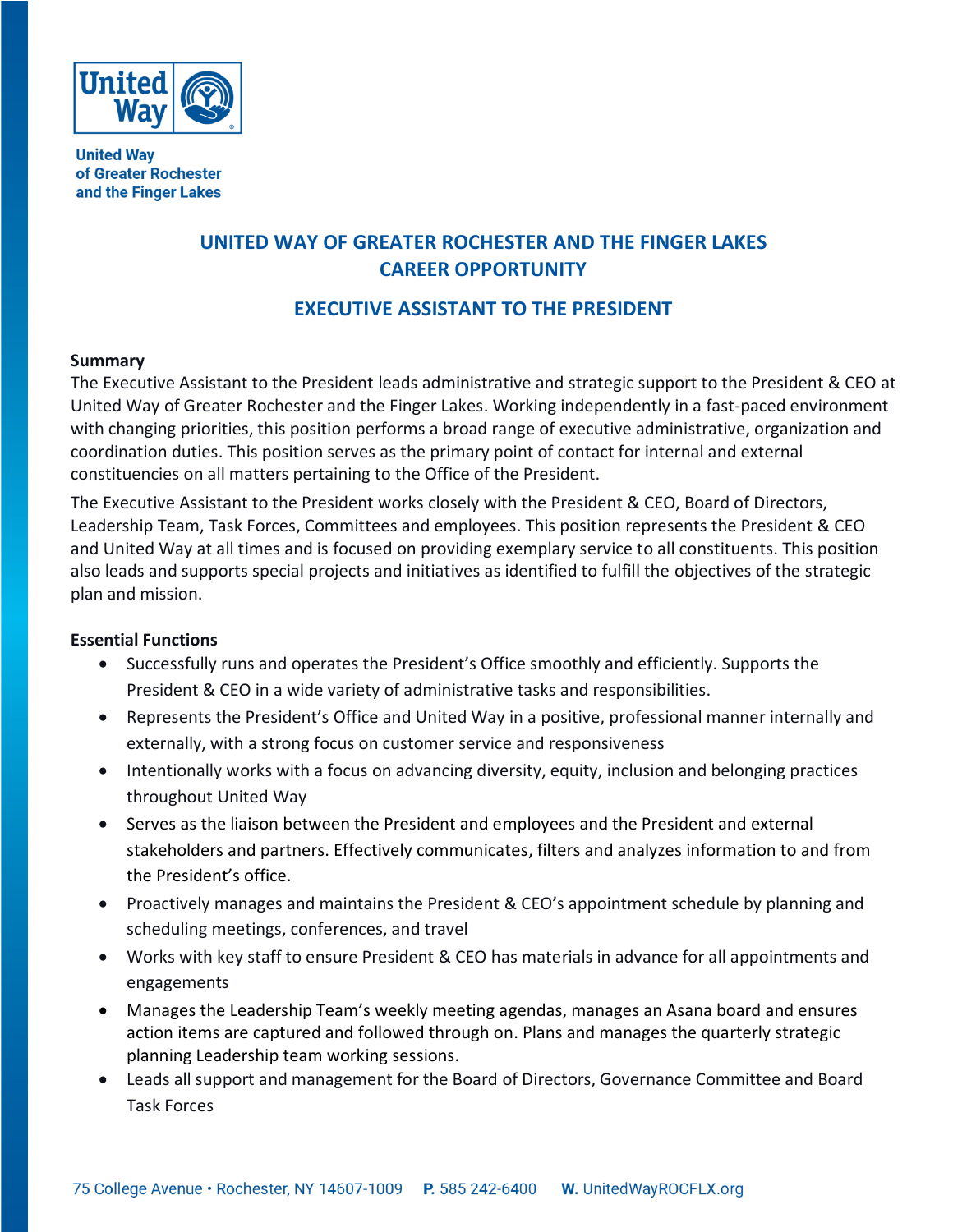- Composes routine and non-routine correspondence. Prepares letters, memos and other documents. Compiles and organizes data for special reports. Transcribes and distributes meeting minutes and follows through with action items and tasks where applicable.
- Responsible for inputting and submitting expense reports
- Engages in cross department work, ad hoc committees and manages special projects
- Creates content and presentations in different programs including: Word, PowerPoint, Visio, BoardEffect, and other software programs as required
- Maintains professional and technical knowledge to remain operationally proficient and productive
- Consistently demonstrates the values and mission of United Way
- Performs other duties as assigned

## **Skills and Competencies**

- Values diversity, equity and inclusion, possesses cultural humility
- Ability to proactively learn and anticipate the needs of the President & CEO to protect the President's time and priorities
- Keen awareness of patterns and trends
- Serves as a dot connecter
- Strong attention to detail
- Ability to make decisions with high judgment skills
- Critical thinker, analytical aptitude, problem solver
- Customer service oriented
- Adept in learning technology and systems:
	- o Expert level in Microsoft Office programs: PowerPoint, Excel, Word, and Outlook
	- o Microsoft Visio experience is preferred
	- o Experience in Team and Project Software: Asana and Slack preferred
	- o Experience with BoardEffect or online committee/board platforms preferred
- Adept at creating procedures
- Project management skills with the ability to follow through on tasks and projects
- Excellent writer and communication skills
- Strong comprehension skills
- Ability to time manage and prioritize

**FLSA Classification:** Exempt

**Reports to:** President & CEO

**Supervisory Responsibility** None

#### **Travel**

Local travel may be required on an occasional basis.

## United Way of Greater Rochester and the Finger Lakes

75 College Avenue • Rochester, NY 14607-1009 P. 585 242-6400 **W.** UnitedWayROCFLX.org